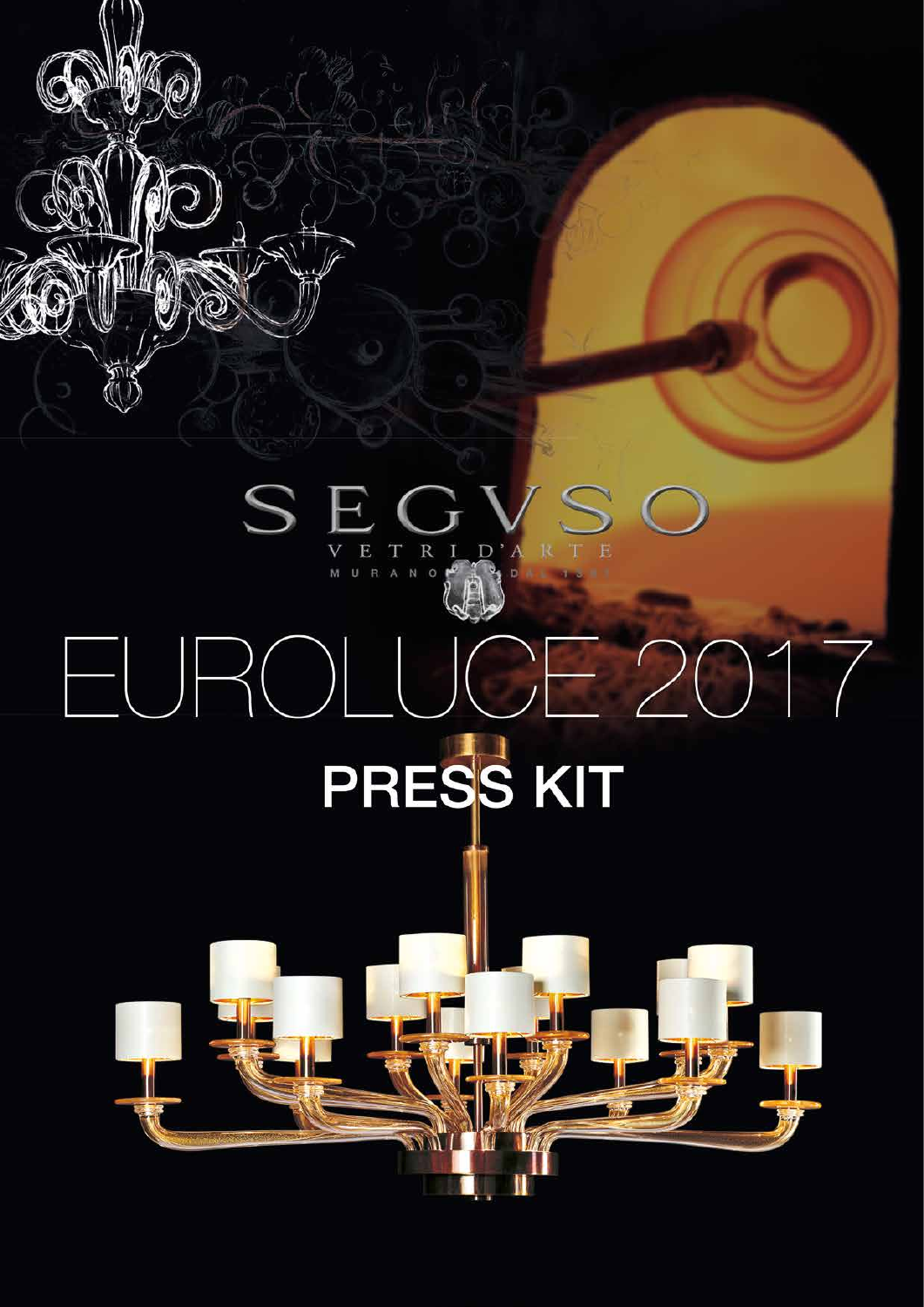

### SEGUSO VETRI D'ARTE NEW COLLECTIONS UNVEILED AT EUROLUCE 2017

The timeless beauty of Murano glass gleams with radiant modernity in the new collections of light fittings, lamps and wall lights unveiled by Seguso Vetri d'Arte at Euroluce 2017. With light as its lifetime accomplice, the glass worked using the most traditional of techniques in Murano evokes an ancient craft, art, innovation and functionality.

It continues to be reinvented with new designs and an exclusive colour palette, the secrets of which have been guarded and passed on from generation to generation in the Seguso family.

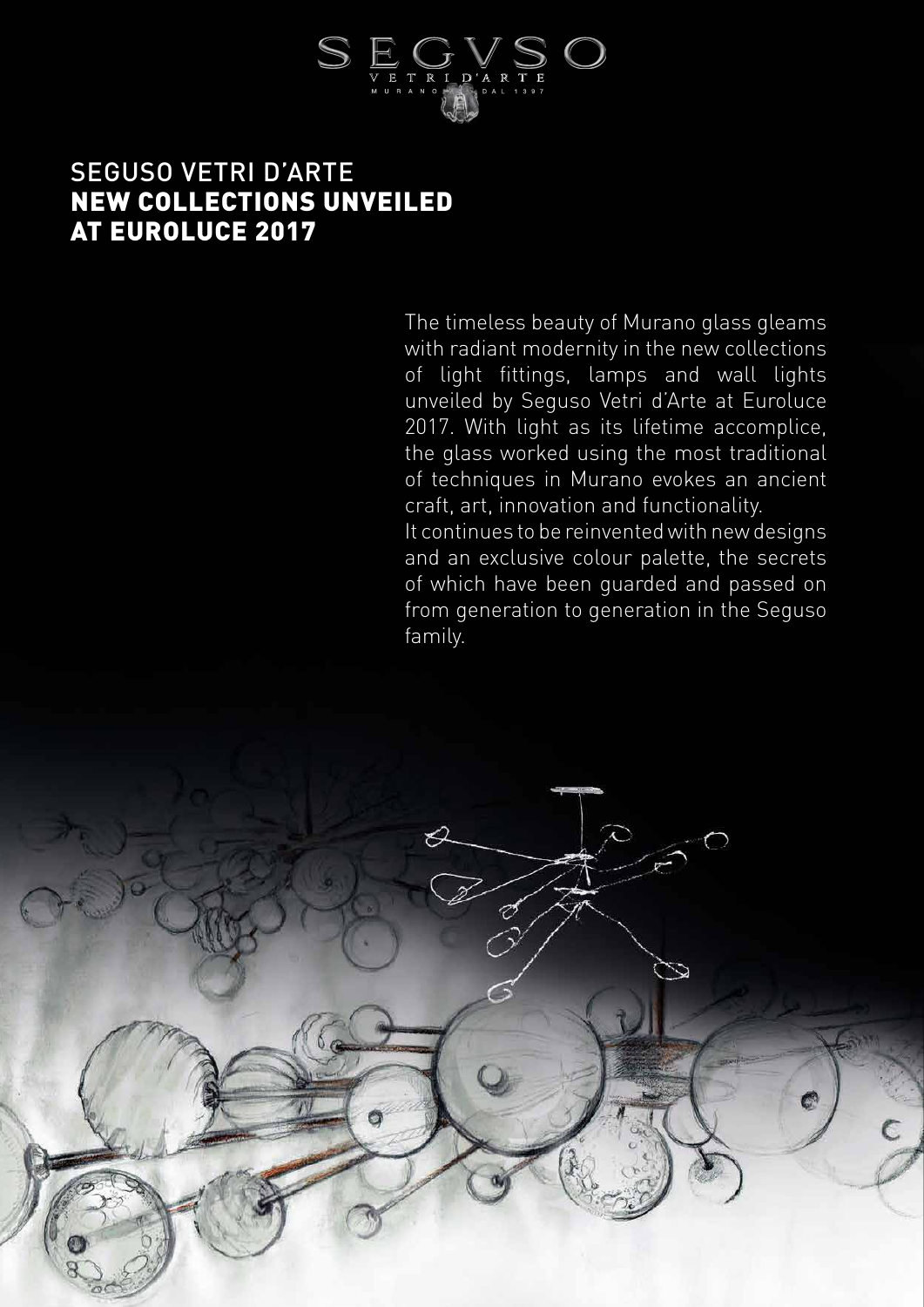# D'ART R

## LIGHTING



### PIER - chandelier

Precious as every chandelier created from the breath and craftsmanship of the Seguso Vetri d'Arte maestros, PIER reinterprets the most classical of Venetian chandeliers. Working by subtraction and giving up the most typical elements of the Murano tradition, PIER emphasizes the formal balance and simplicity of its design, almost angular. Its identifying elements are the arms to the sharp angle. Among them are inserted smallstylized leaves that give rhythm to the composition.

Made of mirrored glass, it is composed of 20 lights that are arranged on three levels to create an impressive chandelier. Thanks to its horizontal construction, Pier is perfect for decorating with a dramatic touch, even with ceilings that are not particularly high. It is also available in 15,10 or 6 lights and wall sconce with 2 lights.



### EILÀ - chandelier

A chandelier that reinterprets a retro mood in key design and contemporary decor, a balance between form and charm, simplicity and refinement. **EILA**, the new project by Pierpaolo Seguso, traces a strong and modern sign, by relating the space with the ineffable transparency of glass from Murano, shown here in gold. The oval form, is characterized by arms that branch off in a straight line from the central disc of burnished metal and ending with a sharp curve. The same cups, formed from disks with submerged gold, respond to the need for the absolute formal rigor and discreet decorative style. The essentiality is tempered only by the small white lampshades that surmount each of the 16 lights that make up the chandelier.



### NELLE ALPI - chandelier

Designed by Pierpaolo Seguso, this chandelier evokes an organic form, a reminder of the the strength of the tree and harmony of its leafy branches that open outward. Created with twisted, brown crystal glass, the blown glass arms are deliberately irregular and textural. Seeming to draw space into its wide canopy. The innovative element of this chandelier, now available in a special version with 30 lights on 5 levels, is of blown glass combined with the metal to cover the disk from where the arms originate. The surface is machined to obtain a rust effect - a detail that also emphasizes the strong influence of nature.The collection also includes a version with 15 and 10 arms.